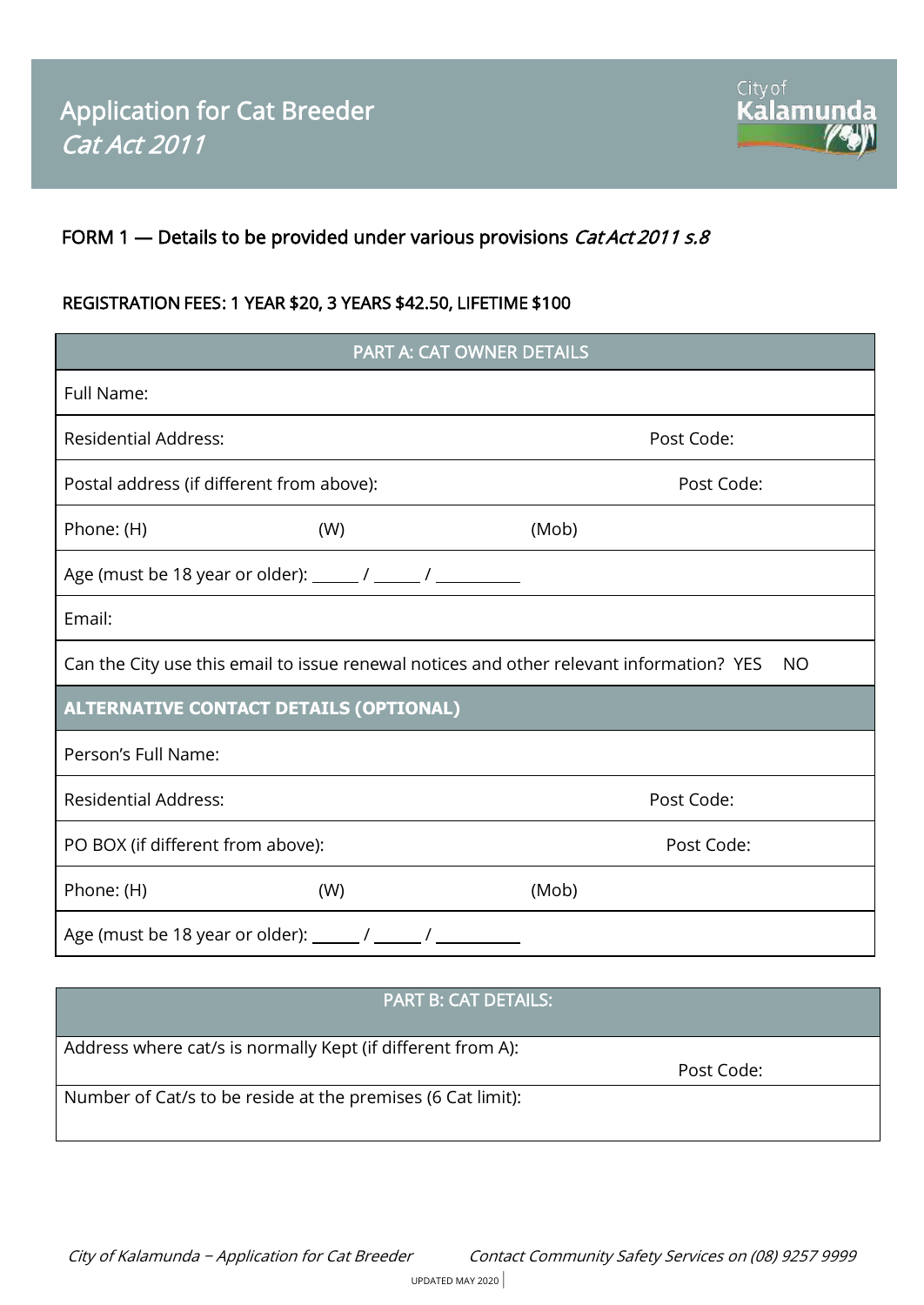| <b>CAT 1: DETAILS</b>        |                                                             |  |                |      |  |
|------------------------------|-------------------------------------------------------------|--|----------------|------|--|
| Cat's Name:                  | Age:                                                        |  | Gender: Female | Male |  |
| Colour:<br>Breed (if known): |                                                             |  |                |      |  |
| Is the cat microchipped?     |                                                             |  |                |      |  |
| Yes Microchip Number*:       | * Copy of Microchip Form must be attached                   |  |                |      |  |
| Exempt*<br>No.               | * Copy of Certificate from Veterinarian must be attached    |  |                |      |  |
| <b>Registration Fee:</b>     | Prescribed Breeder Fee: 1 year: \$100<br>Total Fee per cat: |  |                |      |  |

| <b>CAT 2: DETAILS</b>     |                                                             |  |                |      |
|---------------------------|-------------------------------------------------------------|--|----------------|------|
| Cat's Name:               | Age:                                                        |  | Gender: Female | Male |
| Colour:                   | Breed (if known):                                           |  |                |      |
| Is the cat microchipped?  |                                                             |  |                |      |
| Microchip Number*:<br>Yes | * Copy of Microchip Form must be attached                   |  |                |      |
| Exempt*<br>No             | * Copy of Certificate from Veterinarian must be attached    |  |                |      |
| <b>Registration Fee:</b>  | Prescribed Breeder Fee: 1 year: \$100<br>Total Fee per cat: |  |                |      |

|         | <b>CAT 3: DETAILS</b>    |                                                             |      |  |                |      |
|---------|--------------------------|-------------------------------------------------------------|------|--|----------------|------|
|         | Cat's Name:              |                                                             | Age: |  | Gender: Female | Male |
| Colour: |                          | Breed (if known):                                           |      |  |                |      |
|         | Is the cat microchipped? |                                                             |      |  |                |      |
|         | Yes Microchip Number*:   | * Copy of Microchip Form must be attached                   |      |  |                |      |
| No.     | Exempt*                  | * Copy of Certificate from Veterinarian must be attached    |      |  |                |      |
|         | <b>Registration Fee:</b> | Prescribed Breeder Fee: 1 year: \$100<br>Total Fee per cat: |      |  |                |      |

| <b>CAT 4: DETAILS</b>            |                                                             |      |  |                |      |
|----------------------------------|-------------------------------------------------------------|------|--|----------------|------|
| Cat's Name:                      |                                                             | Age: |  | Gender: Female | Male |
| Colour:                          | Breed (if known):                                           |      |  |                |      |
| Is the cat microchipped?         |                                                             |      |  |                |      |
| Microchip Number*:<br><b>Yes</b> | * Copy of Microchip Form must be attached                   |      |  |                |      |
| Exempt*<br>No                    | * Copy of Certificate from Veterinarian must be attached    |      |  |                |      |
| <b>Registration Fee:</b>         | Prescribed Breeder Fee: 1 year: \$100<br>Total Fee per cat: |      |  |                |      |
|                                  |                                                             |      |  |                |      |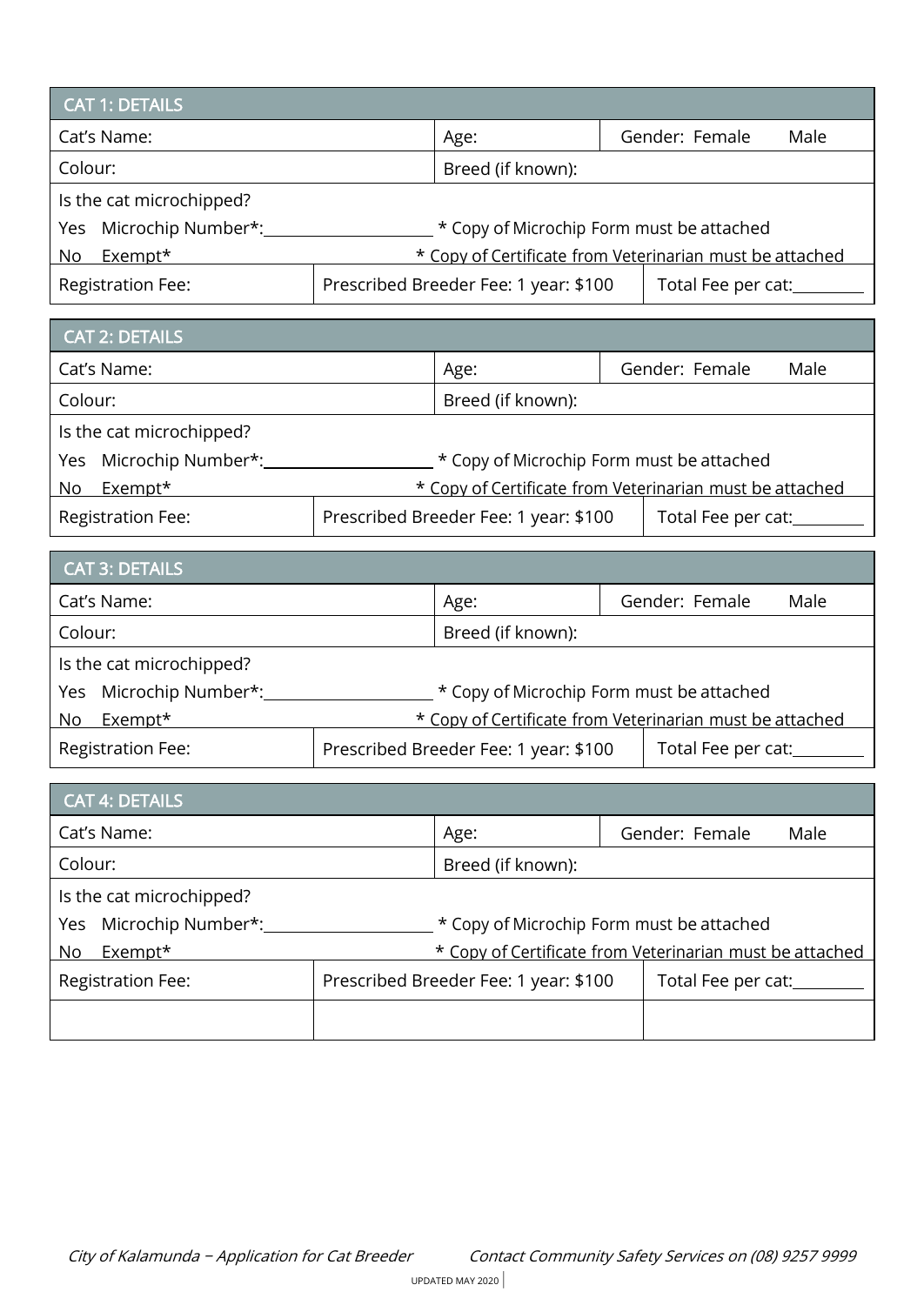| <b>CAT 5: DETAILS</b>     |                   |                                                          |
|---------------------------|-------------------|----------------------------------------------------------|
| Cat's Name:               | Age:              | Gender: Female<br>Male                                   |
| Colour:                   | Breed (if known): |                                                          |
| Is the cat microchipped?  |                   |                                                          |
| Microchip Number*:<br>Yes |                   | * Copy of Microchip Form must be attached                |
| Exempt*<br>No             |                   | * Copy of Certificate from Veterinarian must be attached |

| <b>Registration Fee:</b>  | Prescribed Breeder Fee: 1 year \$100<br>Total Fee per cat: ______ |  |  |  |  |
|---------------------------|-------------------------------------------------------------------|--|--|--|--|
| <b>CAT 6: DETAILS</b>     |                                                                   |  |  |  |  |
| Cat's Name:               | Gender: Female<br>Age:<br>Male                                    |  |  |  |  |
| Colour:                   | Breed (if known):                                                 |  |  |  |  |
| Is the cat microchipped?  |                                                                   |  |  |  |  |
| Microchip Number*:<br>Yes | * Copy of Microchip Form must be attached                         |  |  |  |  |
| Exempt*<br>No             | * Copy of Certificate from Veterinarian must be attached          |  |  |  |  |
| <b>Registration Fee:</b>  | Prescribed Breeder Fee: 1 year: \$100<br>Total Fee per cat:       |  |  |  |  |

#### PARTC AND D NOTAPPLICABLE

#### PART E: APPLICATION FOR APPROVED BREEDER

Breed of cats to be bred:

Number of breeding cats to be kept on the property:

Description of facilities:

Membership of prescribed organisation: (Copy of Written Confirmation must be attached) Cat Owners Association of WA Feline Control Council of WA Australian National Cats

## PART F: PREVIOUS CONVICTIONS

Do you have any convictions for offences against The Cat Act 2011,The Dog Act 1976 or The Animal Welfare Act 2002 in the past three years? YES NO

If YES, please give details specifying the date of the conviction(s), nature of the offence and the legislation involved: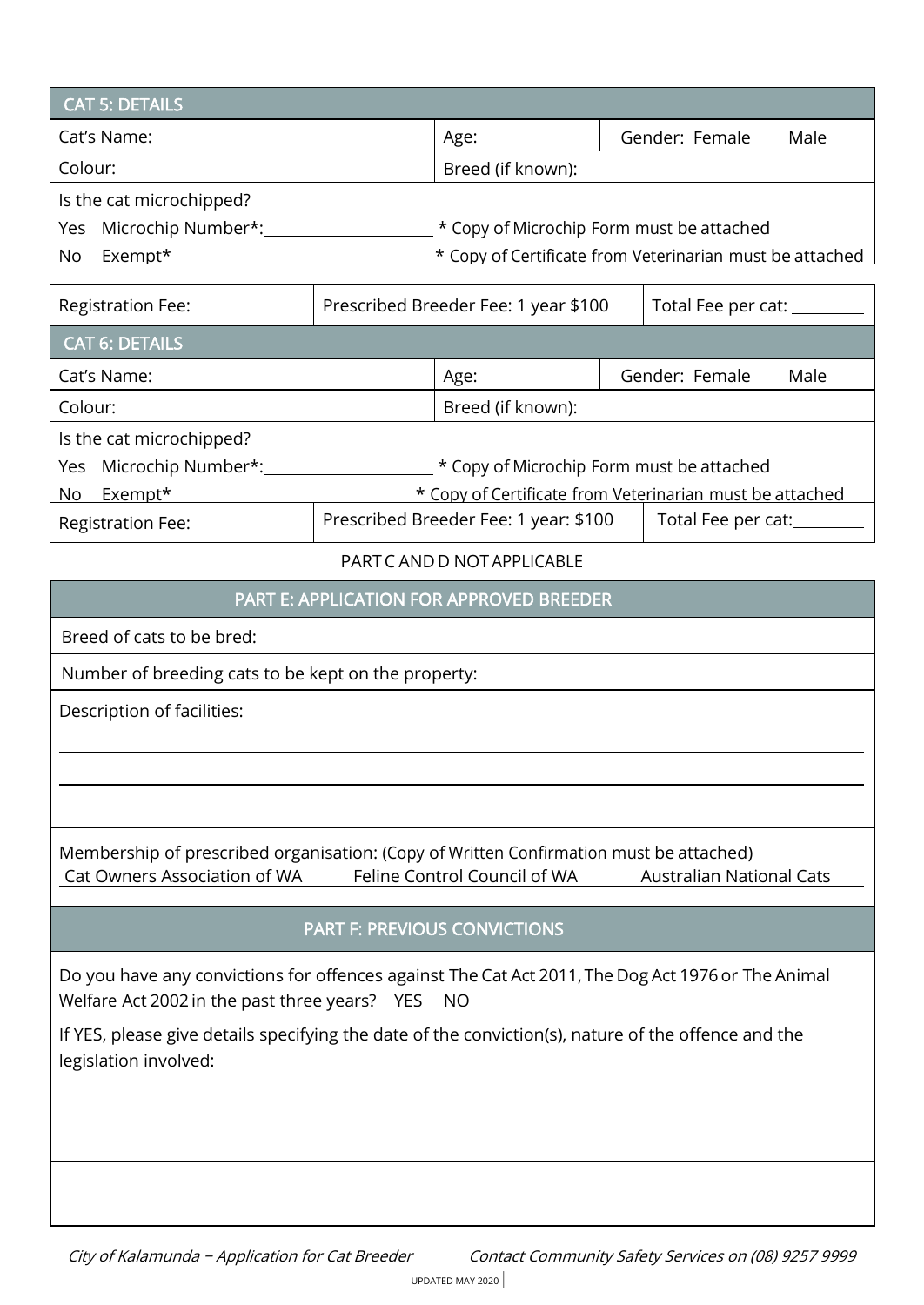| <b>PART G: DECLARATION</b>                                                                                                                           |
|------------------------------------------------------------------------------------------------------------------------------------------------------|
| The City may refuse an application if any or all of the required information is not provided within the<br>time period specified in the legislation. |
| <u> 1980 - Johann Barn, mars ar breithinn ar chuid ann an t-Alban ann an t-Alban ann an t-Alban ann an t-Alban a</u>                                 |
| (person's full name or organisation/company name)                                                                                                    |
| οf<br><u> 1989 - Johann Stoff, deutscher Stoffen und der Stoffen und der Stoffen und der Stoffen und der Stoffen und der</u><br>(address)            |
| declare that the information I have provided is true and correct. I am aware that it is an offence to<br>provide false and misleading information.   |
| Date:                                                                                                                                                |
|                                                                                                                                                      |
| <b>PAYMENT OPTIONS</b>                                                                                                                               |
| A) BY POST - Please return all paperwork with your cheque or money order, made payable                                                               |
| to: CITY OF KALAMUNDA<br>PO Box 42,<br>Kalamunda WA 6926                                                                                             |
| B) OR IN PERSON at the City of Kalamunda Administration Centre, 2 Railway Road, Kalamunda<br>(during normal office hours)                            |
| C) OR BY CREDIT CARD: (0.46% surcharge applies)                                                                                                      |
| COPY ALL DETAILS FROM YOUR CARD IN THE SPACE BELOW -                                                                                                 |
| CARD TYPE (Please tick the appropriate box):                                                                                                         |
|                                                                                                                                                      |
| Card Holder's Name:                                                                                                                                  |
| Date:<br>Signature:                                                                                                                                  |
| Phone: (H)<br>(Mob)                                                                                                                                  |
| AUTHORISED PAYMENT: Registration Fee Total \$ _____ x Cat Breeder Fee _____ (no. of cats x \$100)<br>$= TOTAL $$                                     |